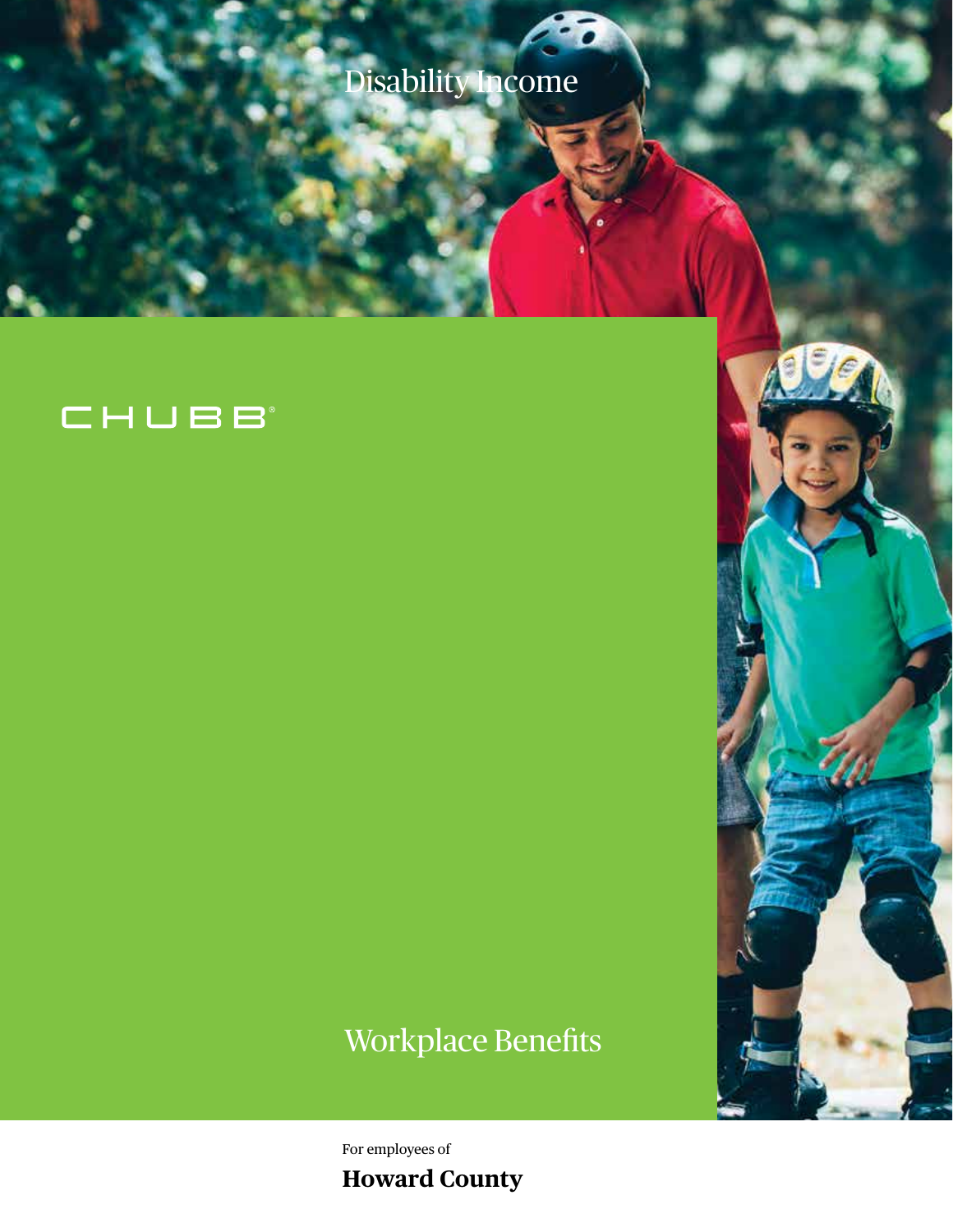

One in four people entering the workforce today will become disabled before they retire.<sup>1</sup>

#### **If you hurt your back and couldn't work, how long could you go without a paycheck?**

Most people aren't financially prepared to lose their paycheck, but unfortunately it happens every day. To keep up with your expenses and help you recover, you may need some financial help.

#### **Would you be able to pay your mortgage or rent?**

If you can't earn a paycheck due to a disability, your savings might not be enough to keep you in your home and cover other bills like:

• Car Payments

- Household Costs
- College Tuition
- Credit Card Debt • Student Loans
- Saving for Retirement

#### **Could you afford the health expenses that follow a disability?**

Healthcare can be costly. Even with medical insurance, out-of-pocket expenses like these can pile up quickly:

- Medical Deductibles and Co-Pays
- Physical Therapy Expenses
- Rehabilitation Programs

#### **Would a check for \$2,500 help?**

Chubb Disability Income insurance helps replace your income when you lose your paycheck due to a disability.

#### **Here's how Disability Benefits work**

Susan hurt her back and was out of work for 2 months after satisfying her elimination period. Chubb DI paid Susan \$5,000 to pay her bills.

### **Here's how Susan's benefits stack up.**

| Disability Benefit Month 1 | \$2,500 |
|----------------------------|---------|
| Disability Benefit Month 2 | \$2,500 |
| <b>Total Benefit</b>       | \$5,000 |

Additional benefits may apply and may be subject to deductible sources of income.

\* This example is for illustrative purposes only and should not be compared to an actual claim. Whether a disability is covered depends on the circumstances of the loss. Refer to the certificate of insurance for terms and conditions.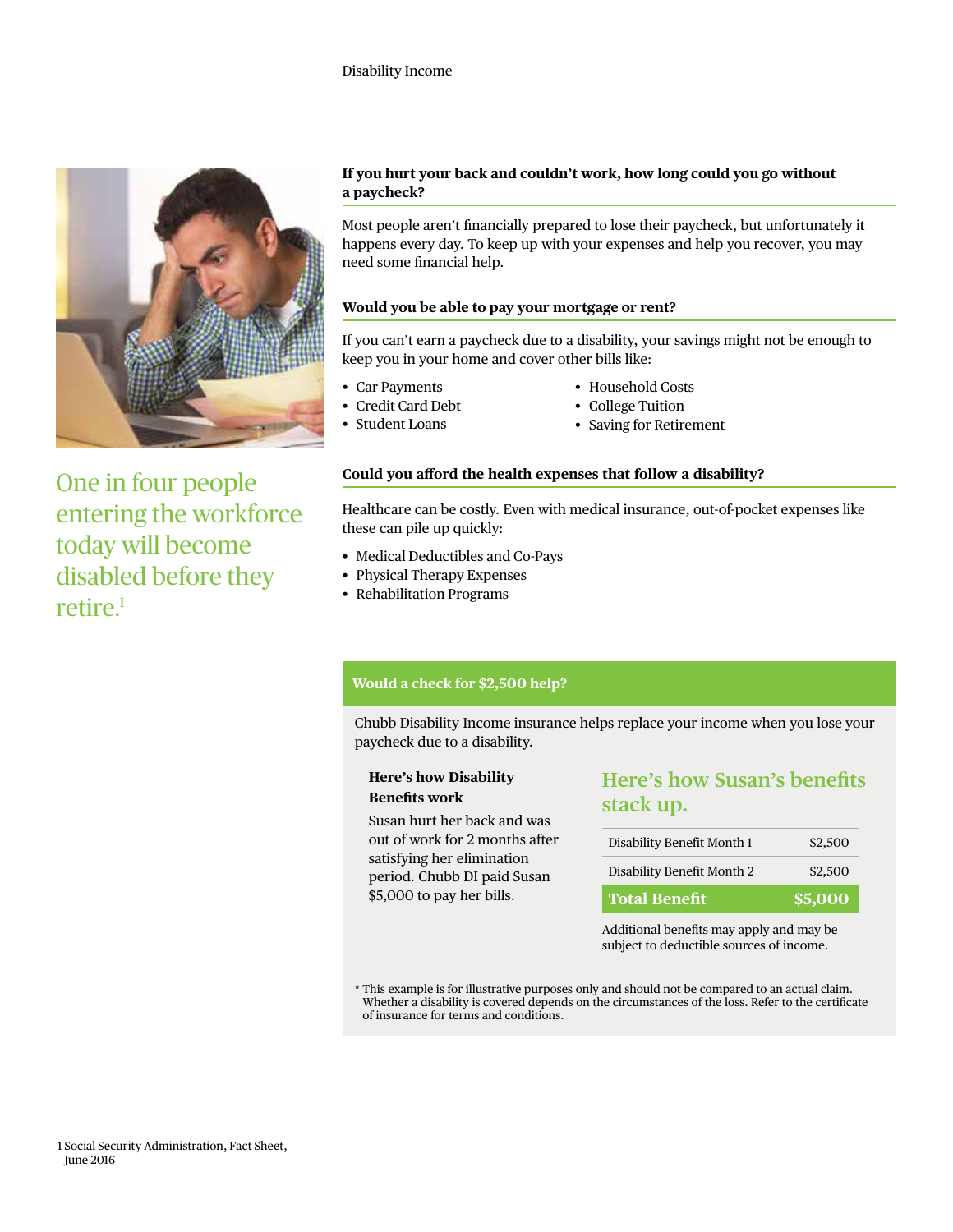

#### **No one plans on losing their paycheck . . . but just in case, we've got you covered.**

You work hard to provide a good life for yourself, and possibly a family too. If you became injured or sick and couldn't work, it may be difficult to pay your bills and maintain your standard of living. Chubb Disability can help!

With Chubb Disability Income, you can receive a monthly benefit check to help replace your income if you have a sickness, injury or pregnancy that causes you to miss work. For each day you are out of work and disabled, Chubb will pay you benefits to replace your income. With Chubb Disability, you can receive a disability benefit amount of up to 60% of your income up to \$2,500 per month without medical history.

In short, Chubb Disability goes to work when you can't.

#### **How do I qualify for Disability Benefits?**

You qualify for benefits when, as a result of an injury or sickness, you

- are unable to work at your occupation;
- are not working for pay or benefits; and
- are under a physician's care for the covered injury or sickness.

Following a disability, if you are able to return to work but not able to perform all of your job duties, you may be eligible for partial disability benefits.

#### **When do benefits begin?**

#### **When do benefits end?**

If you become disabled, benefits begin immediately following your elimination period.

Accident Elimination Period: 14 days

Sickness Elimination Period: 14 days

Benefits end when you return to work or have reached your maximum benefit period, if sooner. Benefit Period: 6 months

#### **Additional Benefits**

With Chubb's Disability Income, you get even more than your disability benefit. To help you avoid financial hardship and ease your recovery, you get these benefits too:

#### **Pregnancy Benefit**

After your coverage has been in force for 10 months from your effective date, Disability benefits for pregnancy will be covered the same as a covered Sickness.